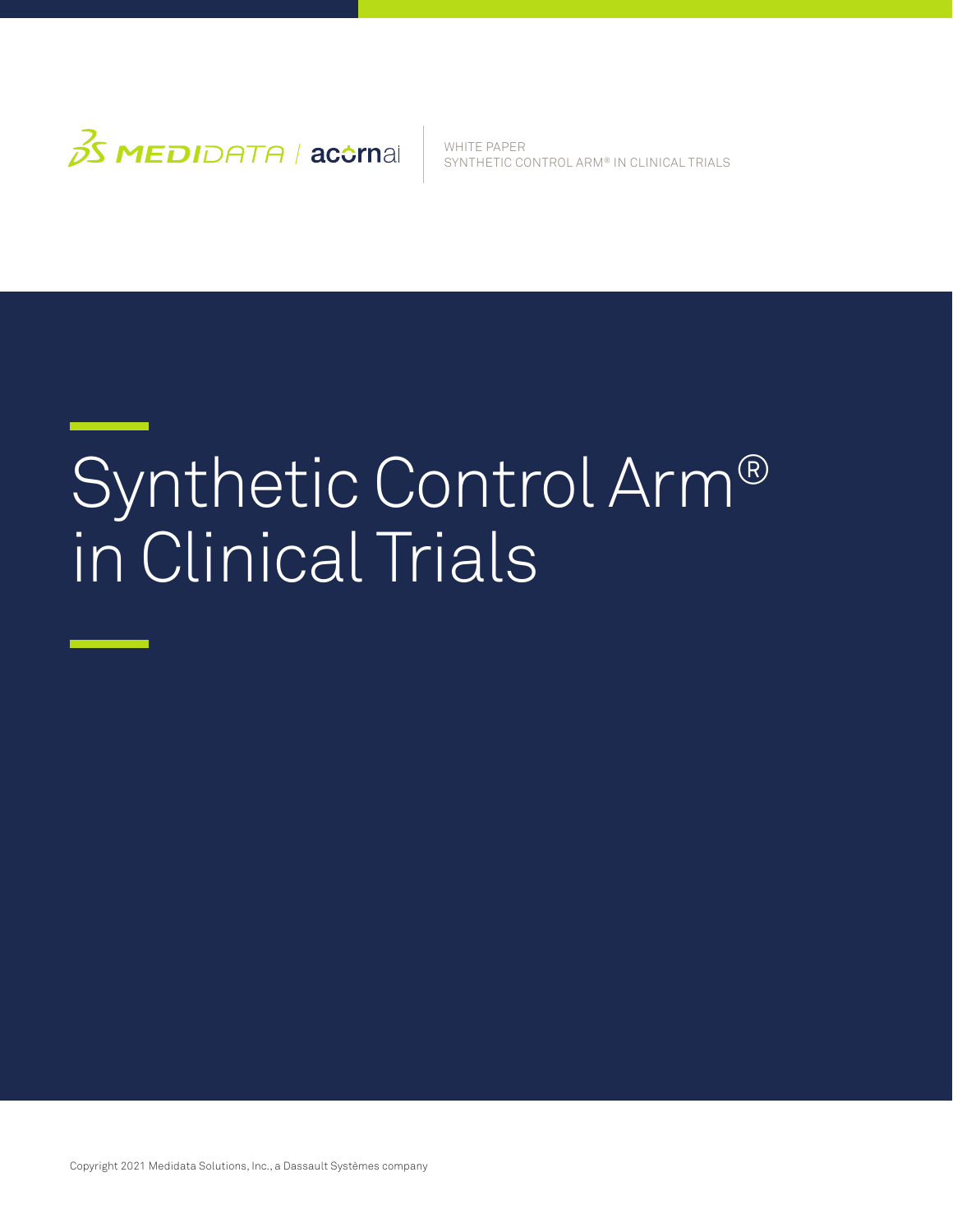$35$  MEDIDATA / acornai

WHITE PAPER SYNTHETIC CONTROL ARM® IN CLINICAL TRIALS

# Table of Contents

| Introduction to Synthetic Control Arm®               | 3               |
|------------------------------------------------------|-----------------|
| Synthetic Control Arm® is a Type of External Control | 3               |
| Constructing a Synthetic Control Arm®                | 4               |
| Components for Building a Synthetic Control Arm®     | 5               |
| Benefits to Patients and Sponsors                    | $6\phantom{1}6$ |
| <b>For Patients</b>                                  | 6               |
| For Drug Sponsors                                    | 6               |
| <b>Case Studies</b>                                  | 7               |
| Case study in non-small-cell lung cancer (NSCLC)     | 7               |
| Case study in multiple myeloma                       | 7               |
| Case study from Celsion Corporation                  | 8               |
| Summary                                              | $\Theta$        |
| Endnotes                                             | 10              |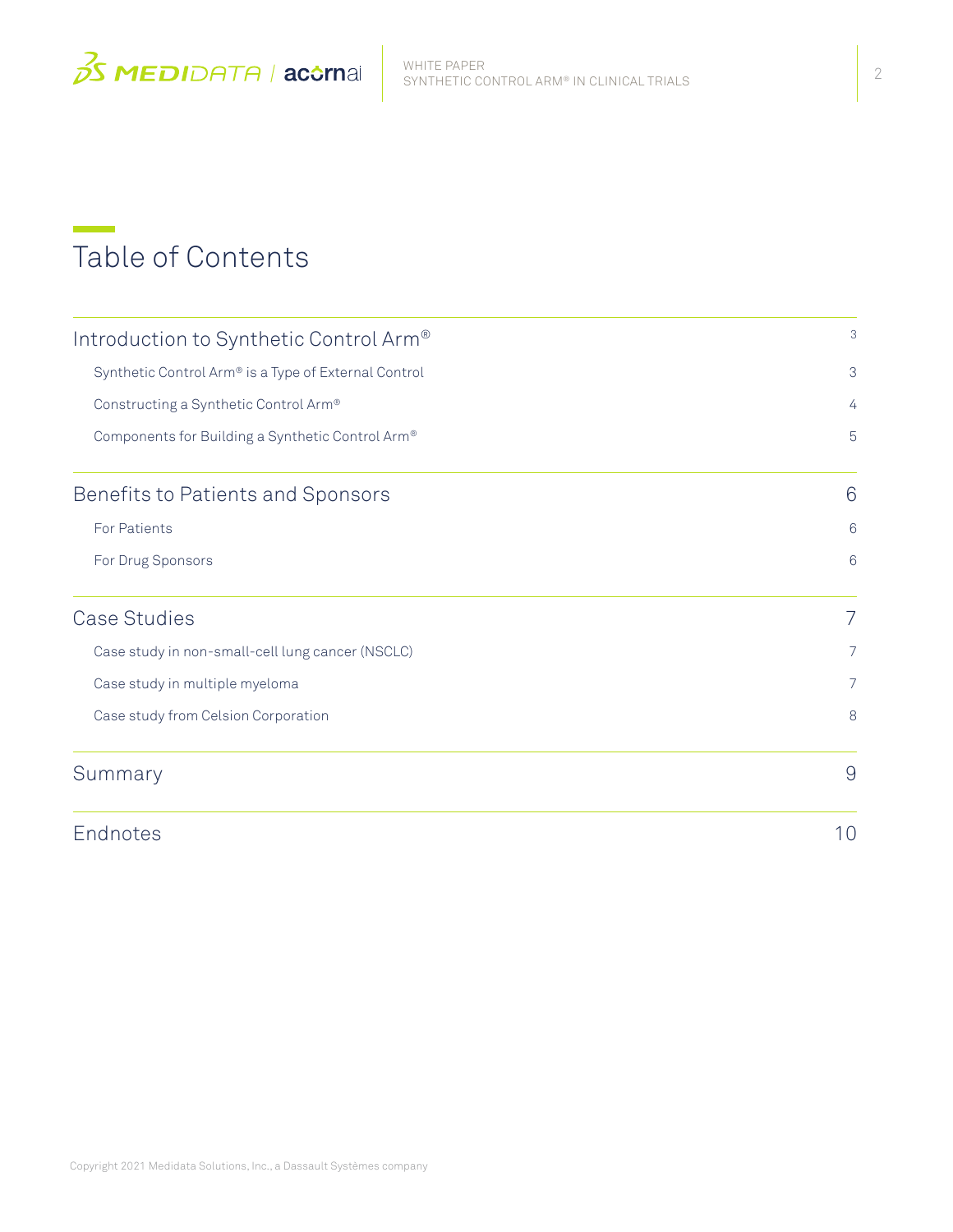

While randomized controlled trials (RCTs) are the gold standard for evaluating the safety and efficacy of new medical treatments, maintaining a concurrent control arm is sometimes not feasible and can lead to increased patient burden and threaten the completion of a trial.

Such uncontrolled trials are commonly conducted in rare, orphan, or very serious drug indications, when there is a shortage of patients or investigational drug, when there are scientific concerns about treatment switching/crossover, or for ethical concerns. In such cases, sponsors rely on study designs that deviate from the traditional RCT, such as single-arm trials, which can yield important safety and efficacy data that can support a regulatory submission and have recognized benefits, such as smaller sample sizes, the ability to end quickly if a drug has low activity, and that all (or at least most) patients receive the investigational drug (Grayling, 2016). However, uncontrolled trials also risk generating biased data because of a lack of randomization.

To overcome these challenges, sponsors sometimes employ external controls; these improve the interpretation of

single-arm trials, by providing supportive evidence that is highly contextual and would otherwise be absent, and also allow sponsors to better understand their trial population if patients were not on therapy. While there are several available external control options, the accumulation of vast amounts of patient-level data is enabling higher-quality and more informative external control arms.

This white paper discusses the concept of the Synthetic Control Arm® (SCA®),<sup>1</sup> which is a type of external control that is generated using patient-level data from patients external to the trial with the goal of improving the interpretation of uncontrolled trials, which can enable better product development decisions. A series of case studies are provided to highlight the different ways an SCA has been used.

# Introduction to Synthetic Control Arm®

### SYNTHETIC CONTROL ARM® IS A TYPE OF EXTERNAL CONTROL

The US Food and Drug Administration (FDA) has accepted the use of external controls when it is justified (FDA, 2001) to support regulatory decisions, including the possibility of hybrid approaches where a trial control group is augmented with external data (FDA, 2019). For instance, external controls were successfully used to support the accelerated approvals of blinatumomab and avelumab (Gökbuget, 2016; Cowey, 2017).

Historically, the term "external control" has been used to describe any control group that is not a part of the same randomized study as the group receiving the investigational therapy, and it can be generated by referencing one or more data sources, such as the results of a clinical trial or case studies/clinical experience in the literature, data in a patient registries, or real-world data (RWD) (FDA, 2001).

In contrast to other external controls, which are static summary measures that do not adequately account for patient baseline difference, an SCA® is unique: they are constructed using statistically selected patient-level data (from patients external to the trial) to achieve a balance in the baseline composition of the SCA® with the investigational arm. The source data for generating an SCA® is derived from multiple possible sources, including large datasets of historical clinical trials and RWD. The following table provides a summary of commonly used terms associated with external controls (Table 1).

1 Synthetic Control Arm is a registered trademark of Medidata Solutions, Inc.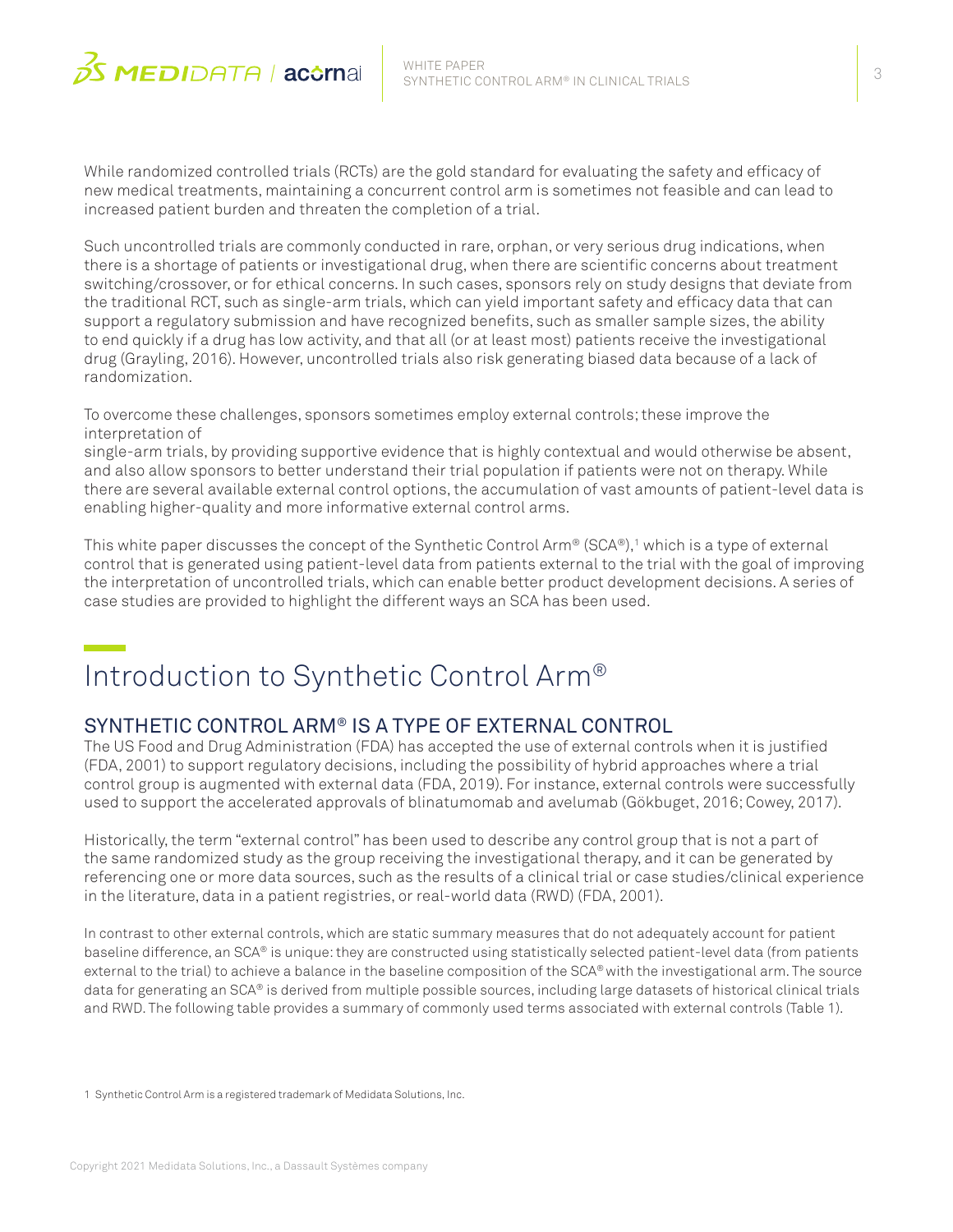

#### **Table 1: Definitions of Commonly Used Terms Associated with Control Groups\***

#### **Definitions of Commonly Used Terms**

#### **Control Arm**

The group of participants not provided with the investigational therapy. The control arm may receive an intervention that is considered effective (the standard of care), a placebo, or no intervention.

#### **External Control Arm**

General term that refers to any control group that is not part of the same randomization study as the group receiving the investigational therapy. This can be used as a reference for interpretation of a set of experimental data, especially when randomization is unethical or unfeasible.

#### **Concurrent Control Arm**

A group selected from the same or a similar population as the experimental intervention group and treated over the same period as the experimentally treated patients. The experimental intervention and control groups should be similar with regard to all baseline and on-treatment variables that could influence the outcome, except for the study treatment.

#### **Historical Control**

A type of external control. This is a non-concurrent comparator group of patients who received treatment (placebo or active treatments) in the past or for whom data are available through records. This may be patient-level data or summary information gained from medical literature or other sources.

#### **Synthetic Control Arm®**

A type of external control consisting of patient-level data from patients external to the trial and selected with statistical methods, such as propensity scores, to provide confidence that these patients' baseline characteristics are balanced and comparable with the baseline characteristics of the experimentally treated patients. This can be formed from external clinical trials data, RWD, or other data sources.

\*adapted from Friends of Cancer Research, 2019

An SCA® has validated by showing they effectively mimic randomized controls. They can therefore be used to interpret the treatment effects of an investigational product in trials lacking a concurrent control group, such as single-arm trials. Therefore, an SCA® help enhance the scientific validity of single-arm trials; in certain indications, they can also reduce the amount of time and costs associated with trials and expose fewer patients to placebos or existing standard-of-care treatments that might not be effective for them.

#### CONSTRUCTING A SYNTHETIC CONTROL ARM®

Medidata has been a pioneer in defining adequate external contols and creating a fit-for-purpose SCA® because Medidata has amassed a unique pool of more than six million anonymized patients

"With the skyrocketing cost of clinical trials, the proliferation of digital data, and a new FDA commitment to considering real-world data in regulatory decision making, it's the right time to begin using synthetic control arms. Medical product development is at the brink of a new age of evidence generation, an environment that's ripe for disruption. The next step requires risk taking, not something this industry is known for." (STAT, 2019)

from nearly 20,000 previous clinical trials, all of which have been cleaned, standardized, de-identified, and aggregated.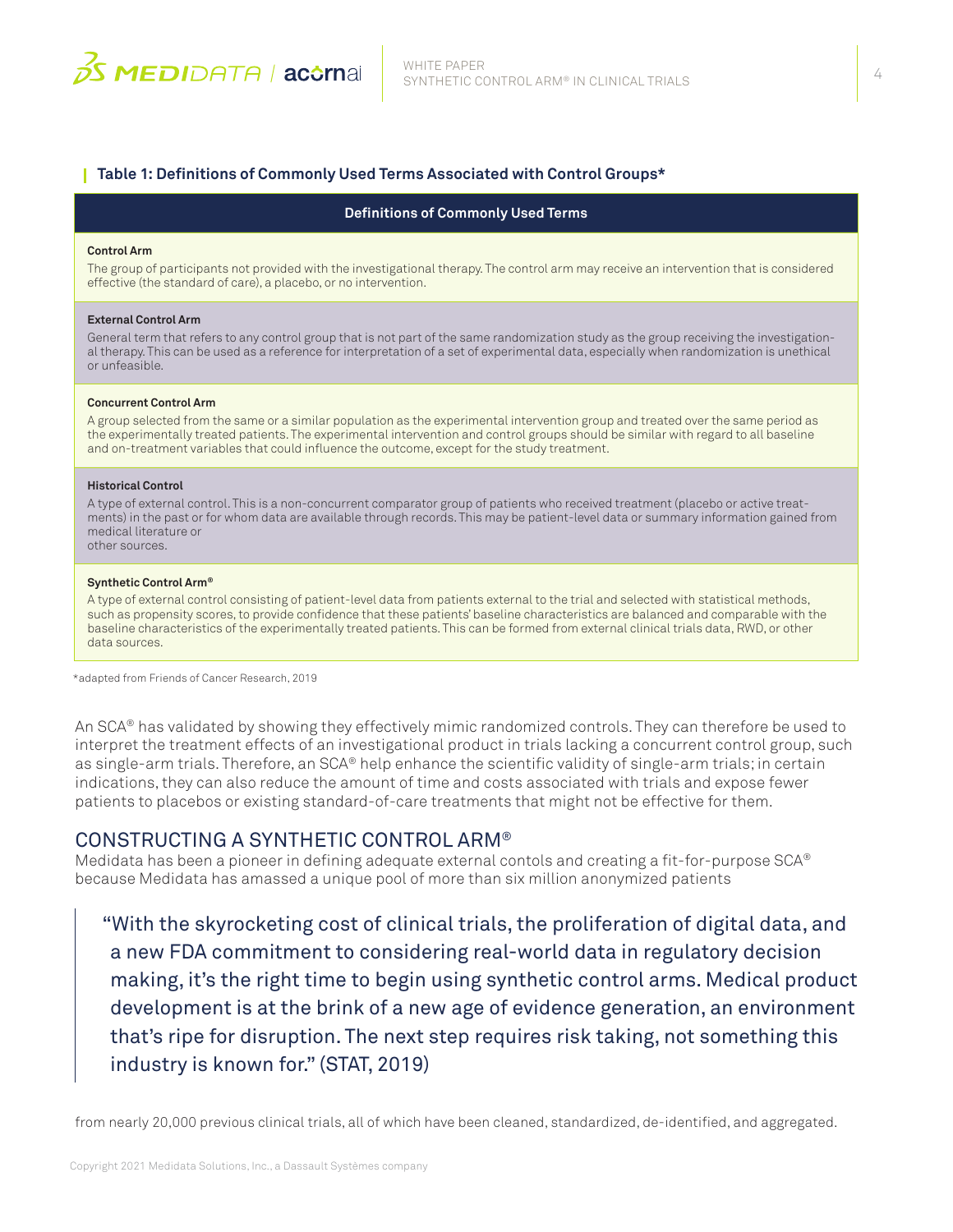

An SCA® is constructed by carefully selecting patients for comparison to current experimentally treated patients. The cohorts are built using patients drawn from previous clinical trials, such as Medidata Enterprise Data Store (MEDS), which contains over 20,000 historical clinical trials, or RWD from electronic medical records or claims data. Patients are first selected by extracting patient-level data from the same indication and for those who had met key eligibility criteria and were assigned to receive the standard of care. Statistical methods are then applied in a dynamic matching process that uses the baseline demographics and disease characteristics for each patient in the experimental trial to generate a historical patient group (the SCA®) that closely matches the experimentally treated patients.

### COMPONENTS FOR BUILDING A SYNTHETIC CONTROL ARM®

Prior to building an SCA®, consideration should be given to the necessary components to ensure the best opportunity to create a rigorous SCA® that will be acceptable for the end use. Key components for an SCA® include the following:

1. **Data Source:** After defining the specific indication and/or therapeutic area, it is important to specify the criteria to select the patients from a set of candidate studies (or datasets) so as to minimize confounding or selection bias. The criteria should also be considered in the context of the end use, such as a regulatory application or market access strategy. Clinical trial data have some advantages when it comes to building an SCA®, such as study designs that are typically highly controlled and monitored, whereas RWD has some challenges that must be taken into account. However, there is precedent for using RWD in the context of an external control, and FDA has provided guidance for making determinations for data that is "fit" for regulatory purposes (e.g., FDA's framework for RWD [FDA, 2018]). Table 2 shows some main differences between clinical trial data and RWD.

#### **Table 2: Differences in Data Sources for Constructing an SCA®**

| <b>Clinical Trial Data</b>                                                                                  | <b>Real-World Data</b>                  |
|-------------------------------------------------------------------------------------------------------------|-----------------------------------------|
| Lower volume but high relevance to clinical research, inclusion<br>of usual clinical trial endpoints        | High-volume data from disparate sources |
| Standardized and systematic collection of data for all patients                                             | Some industry standardization of data   |
| Reduced bias due to controlled study designs and<br>better-quality data, since it is monitored and reviewed | Biases originating from several areas   |

- 2. **Data Processing:** Data from the historical sources must be standardized, aggregated, cleaned, and deidentified to attain a robust control patient cohort. The highly standardized and systematic collection of clinical trial patient data facilitates efficient data processing, whereas RWD can arrive from a variety of disparate sources with relatively low standardization. This often entails additional time and resources expended to clean and standardize the data.
- 3. **Data Matching:** A range of possible patient-level data matching and propensity score methods can be used to arrive at a cohort that has the desired features, such as specific population characteristics that match the clinical trial of interest. It is important that the biostatistical methods are rigorous and ultimately acceptable by regulatory agencies. Further, more precise estimates of the comparison group outcome and exploration of subgroup effects can be achieved by combining datasets across multiple trials, which is not possible with historical literature comparisons.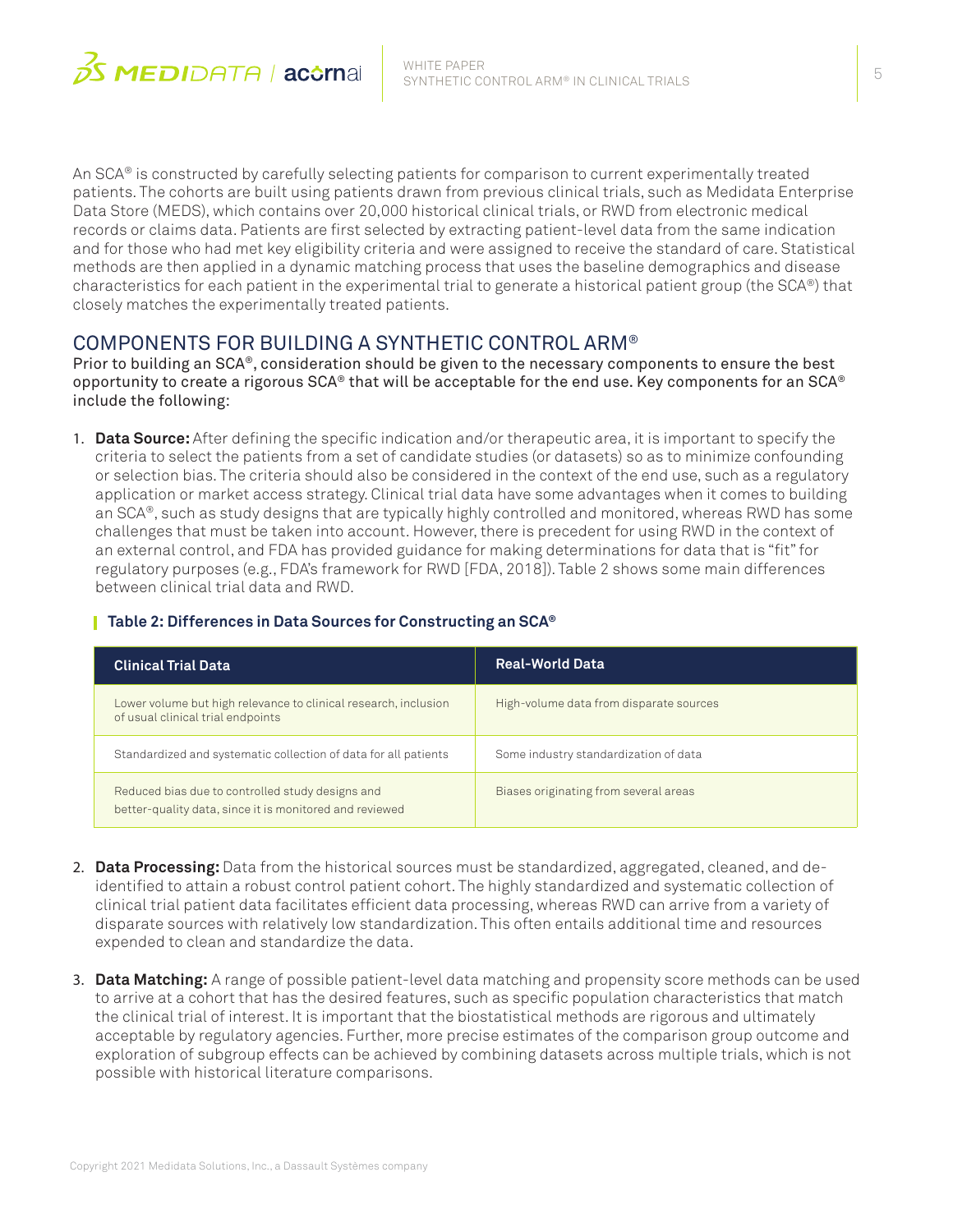

# Benefits to Patients and Sponsors

An SCA® offers many benefits to patients and drug sponsors alike, including the following.

## FOR PATIENTS

An SCA® can reduce the burden associated with traditional RCTs. While patients often view an investigational drug as an opportunity for a novel treatment, particularly in rare and life-threatening diseases, the possibility of landing in a control arm, such as placebo or ineffective standard-of-care treatment, can dissuade patients from participating in a trial (American Cancer Society Cancer Action Network, 2018). Additionally, if patients detect they are in a non-treatment control arm, they may drop out or seek therapies outside the trial protocol (Kemmler, 2005). Further, an SCA® can improve patient recruitment and retention by allowing for a study design where all or at least more patients can be treated with the experimental therapy.

### FOR DRUG SPONSORS

While external controls are not a replacement for RCTs, a well-designed study with an SCA® can improve the interpretation of uncontrolled trials and provide adequate evidence of treatment effectiveness. An SCA® also offer several advantages over other types of external controls, including reliance on published literature and clinical intuition, and circumvent some of the RWD limitations discussed earlier, although effective use of RWD is possible in the right context.

The surge in rare disease research, coupled with dwindling patient pools due to higher

"No one who signs up for a clinical trial wants to be placed in the placebo group. Placebos are like our savings accounts, our daily workout, why we wash dishes: the end result justifies the means. That doesn't mean we have to love the process. In fact, the fear of being placed in a placebo group is why some people avoid clinical trials all together." (Abbvie, 2019)

competition for patients and more biomarker-defined cohorts, likely means that single-arm trials will increasingly become the norm, given that they are more commonly used in rare disease trials to begin with and that sites and sponsors may have an increasingly difficult time with timely enrollment of a sufficient number of patients (Bell, 2014). Using an SCA® improves not only patient recruitment and retention, by allowing for all (or most) patients to be treated with the investigational therapy, but also the trial interpretation by providing the appropriate context for experimentally treated patients (by comparing to a non-treatment group).

An SCA® can also be used to estimate treatment effects when the control arm may have been compromised. For example, FDA's accelerated approval pathway provides conditional approval for an investigational product after positive effect on a surrogate endpoint has been provided, allowing patients earlier access to the therapy. Confirming a positive effect on the clinical endpoint after conditional approval is required and usually includes a randomized trial. However, such a trial is challenged by availability of the investigational product outside the trial, which means that recruitment becomes more difficult. In addition, patients assigned to the control are more likely to drop out and use the non-assigned investigational product, which may bias the observed treatment effect. An SCA® can replace or augment the randomized control of confirmatory trials of drugs made available through the accelerated approval pathway, where the control arm may be compromised by early withdrawal, noncompliance, or treatment crossover to the investigational agent made available by the accelerated approval (Friends of Cancer Research, 2018; Davi, 2019).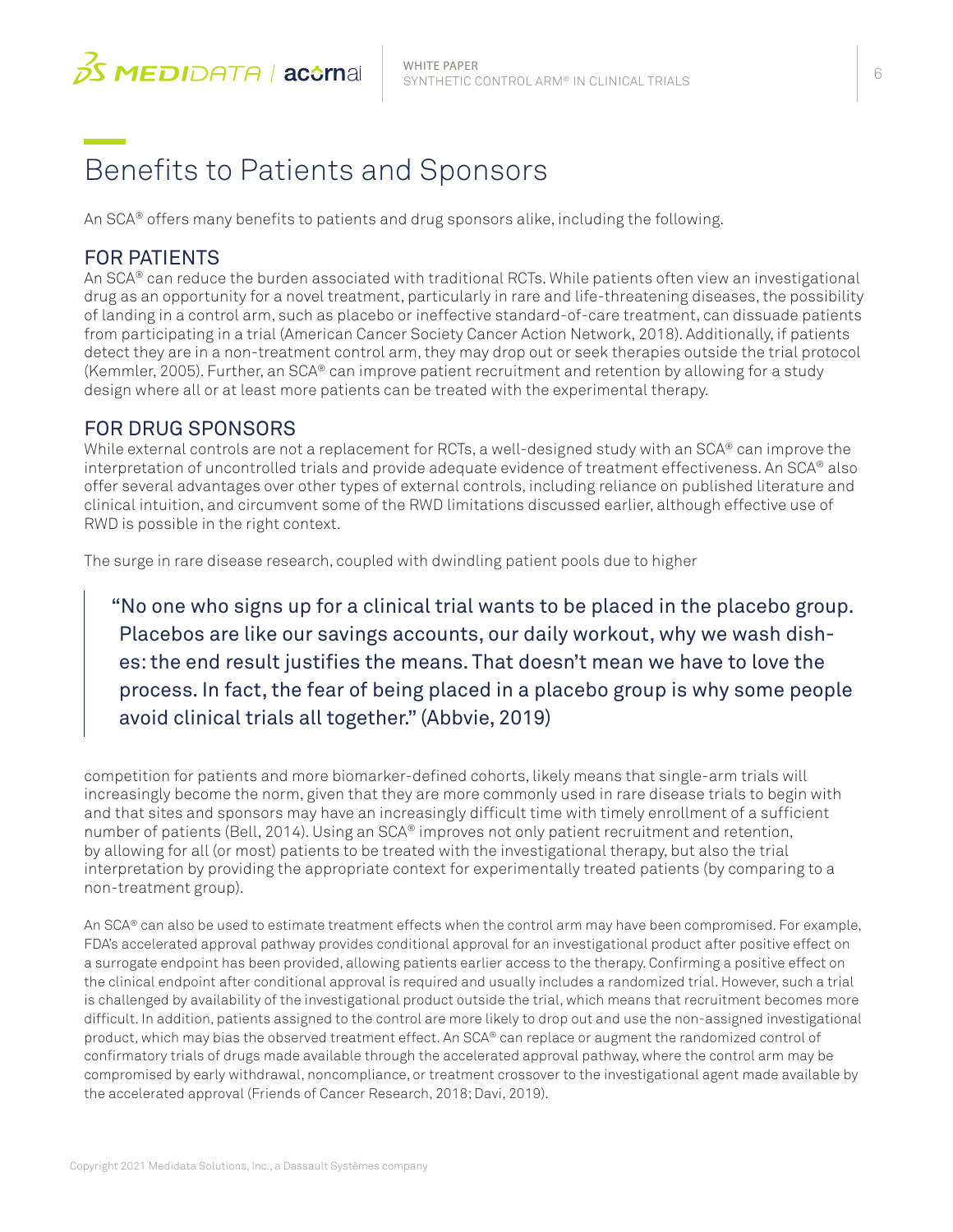

# Case Studies

The validity of an SCA® has been demonstrated in several studies. This section summarizes these studies (two that were conducted by Medidata in partnership with the **Friends of Cancer Research<sup>1</sup>** and one by the Celsion Corporation).

### CASE STUDY IN NON-SMALL-CELL LUNG CANCER (NSCLC)

The validity of an SCA® in an accelerated approval setting was evaluated by examining if an SCA® could replicate the outcomes of a target randomized control from a NSCLC trial. The patients for the NSCLC SCA® were required to have satisfied the key eligibility criteria of the target trial and were further selected using a propensity-score-based approach to balance the baseline characteristics in the SCA® and the target randomized control. All patient selections were made without knowledge of patient outcomes.

The results demonstrated that a comparable balance in observed baseline characteristics of the SCA® and target randomized control was achieved. The SCA® replicated the overall survival (OS) in the control. The Kaplan Meier curves for OS in the SCA® and control were visually overlapping. In addition, the log-rank test ( $p = 0.65$ ) and hazard ratio of 1.04 (95% CI: (0.88, 1.23)) were not statistically significant.

It was concluded that if the SCA® had been used in place of the randomized control in this study, conclusions about the treatment effect would have been the same. While this may not hold when it is not possible to balance the groups on all confounders, it was noted that the data suggest that an SCA® could augment or replace the randomized control in future trials in some settings, easing recruitment, retention, and crossover challenges without compromising the understanding of the treatment effect (Davi, 2019).

### CASE STUDY IN MULTIPLE MYELOMA

This study explored whether the treatment effect (difference between arms) based on an SCA® can mimic the treatment effect from an RCT. The SCA® was constructed using patient-level data from previous clinical trials in relapsed or refractory multiple myeloma. The SCA® patients satisfied key eligibility criteria of the target RCT and were further selected using propensity score methods to balance the baseline characteristics in the SCA® with the target randomized treatment group (TRT) from the original RCT.

Comparable balance was achieved in observed baseline characteristics between the SCA® and the matched patients from the TRT. The treatment effect utilizing SCA® was similar to the original RCT. The Kaplan Meier curve of OS for the SCA® overlapped with that of the randomized control, and the quantified differences between the SCA® and matched patients from TRT were very similar to the original RCT (Table 3).

1 Friends of Cancer Research is a nonprofit that brings together key stakeholders in the scientific,

patient, government, and corporate sectors to find solutions to important issues facing cancer research.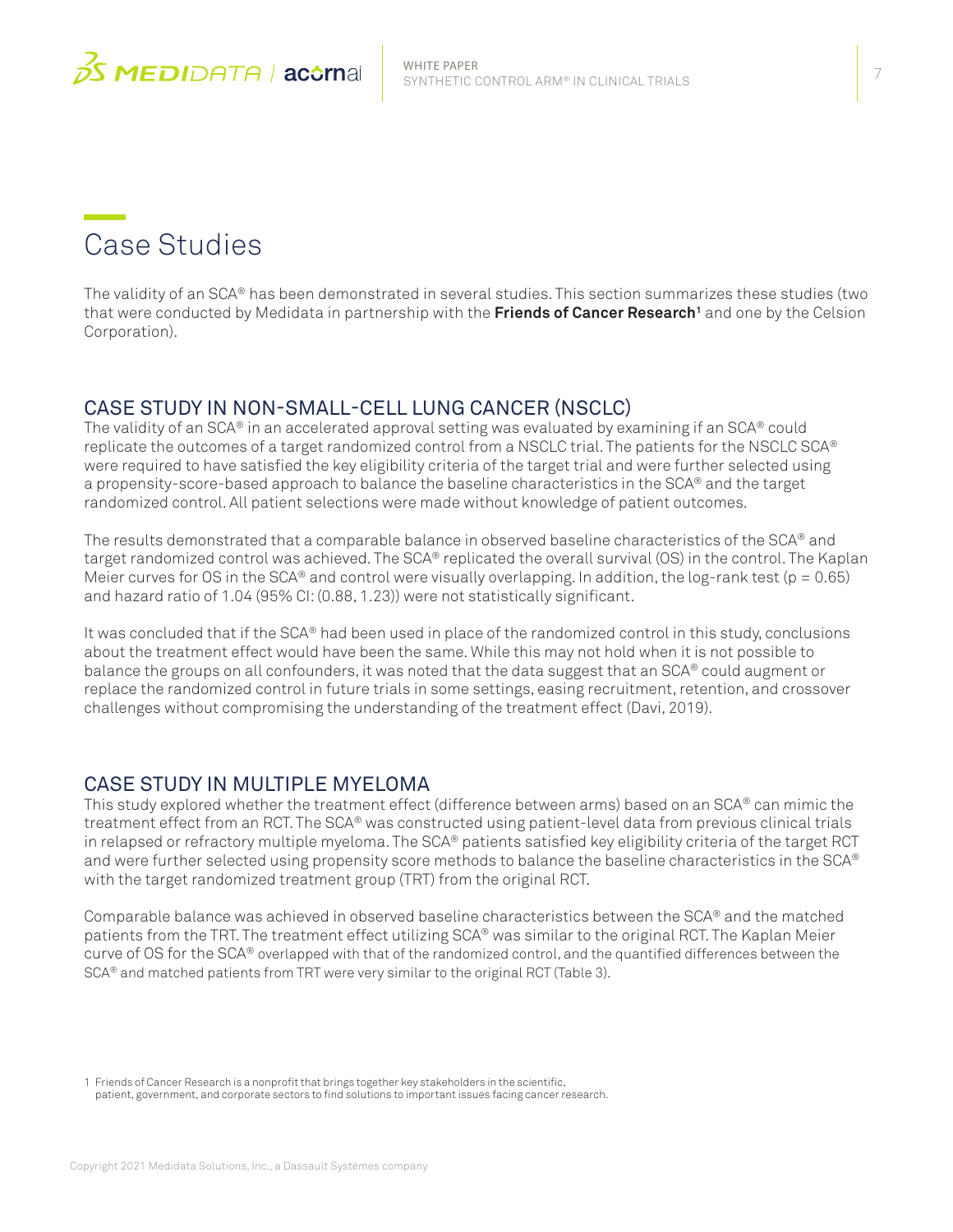

#### **Table 3: Treatment Effect Estimates**

|                                  | <b>HR</b> | 95% CI       |
|----------------------------------|-----------|--------------|
| <b>RCT</b>                       | 0.743     | (0.60, 0.92) |
| SCA <sup>®</sup> vs. Matched RCT | 0.758     | (0.63, 0.91) |

### CASE STUDY FROM CELSION CORPORATION

Celsion is developing their GEN-1 compound, which is an interleukin-12 DNA plasmid vector encased in a nonviral nanoparticle delivery system, for patients with Stage III/IV ovarian cancer. After discussing their preliminary impressive findings from the Phase 1b OVATION I Study with FDA, the agency encouraged Celsion to continue with the development of GEN-1 but noted that a limitation with the trial was the lack of a control group to evaluate GEN-1's independent impact on impressive tumor response, surgical results, and PFS.

"We are extremely impressed with the high quality of the matched data from the Medidata SCA," said Michael H. Tardugno, Celsion's chairman, president and chief executive officer. "They were able to provide near-perfect matches for patient characteristics in our Phase 1b OVATION I Study. Based on this capability and the remarkable potential demonstrated by GEN-1, we plan to move forward with a partial synthetic control arm for the Phase II portion of our Phase I/II OVATION 2 Study with GEN-1 in advanced ovarian cancer. Using a SCA for a portion of the study will reduce costs and should improve the rate of enrollment as patients will be more likely to receive GEN-1 rather than placebo." (Celsion, 2020)

To overcome this limitation, Celsion worked with Medidata to construct an SCA® using matched patient data provided by Medidata. By employing the SCA®, Celsion was able to show strong signals of efficacy in progression-free survival (an FDA recognized surrogate for OS), with a hazard ratio of 0.53 in the intent-totreat group (Table 4) (Celsion, 2020).

#### **Table 4: Progression-free survival data comparing GEN-1 with the SCA®**

| <b>GEN-1 Population</b>      | Progression-free survival HR (CI)             |
|------------------------------|-----------------------------------------------|
| Intent-to-treat ( $n = 15$ ) | $0.53$ (95% CI 0.16, 1.73); log-rank p = 0.29 |
| Per-protocol ( $n = 14$ )    | $0.33$ (95% CI 0.08, 1.37); log-rank p = 0.11 |

Medidata is also supporting additional commercial projects to facilitate an augmentation approach. For instance, multiple statistical plans have been established for several SCA® offerings, and while they have not yet been built, the plans provide the foundation for doing so should that be requested, such as by FDA during application review.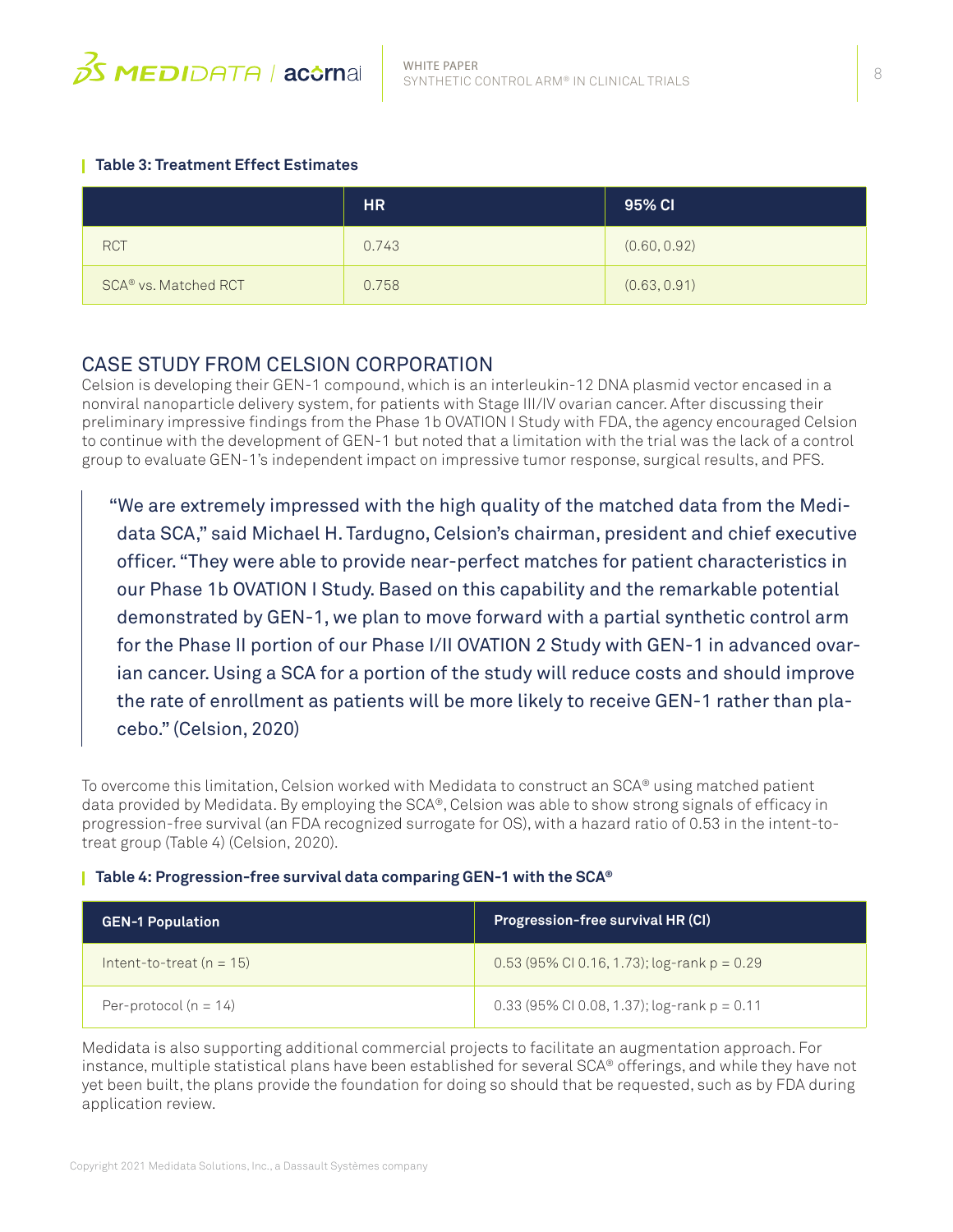



As described in this paper, there are numerous clinical scenarios where randomization may be difficult or not feasible, and consequently, the interpretation of the trials can be difficult and uncertain. The use of external controls in such clinical studies offers an opportunity to improve the interpretation of single-arm trials, by providing supportive evidence that is highly contextual and would otherwise be absent, and also allow sponsors to better understand their trial population if patients were not on therapy.

While there are several available external control options, an SCA® is well-positioned to revolutionize clinical trials in some indications and diseases, given that the availability of vast amounts of patient-level data is enabling these higher-quality and more informative external control arms.

By working collaboratively with Medidata's experts, sponsors can learn how to operationalize an SCA® in their trials and inform the design of future clinical studies.